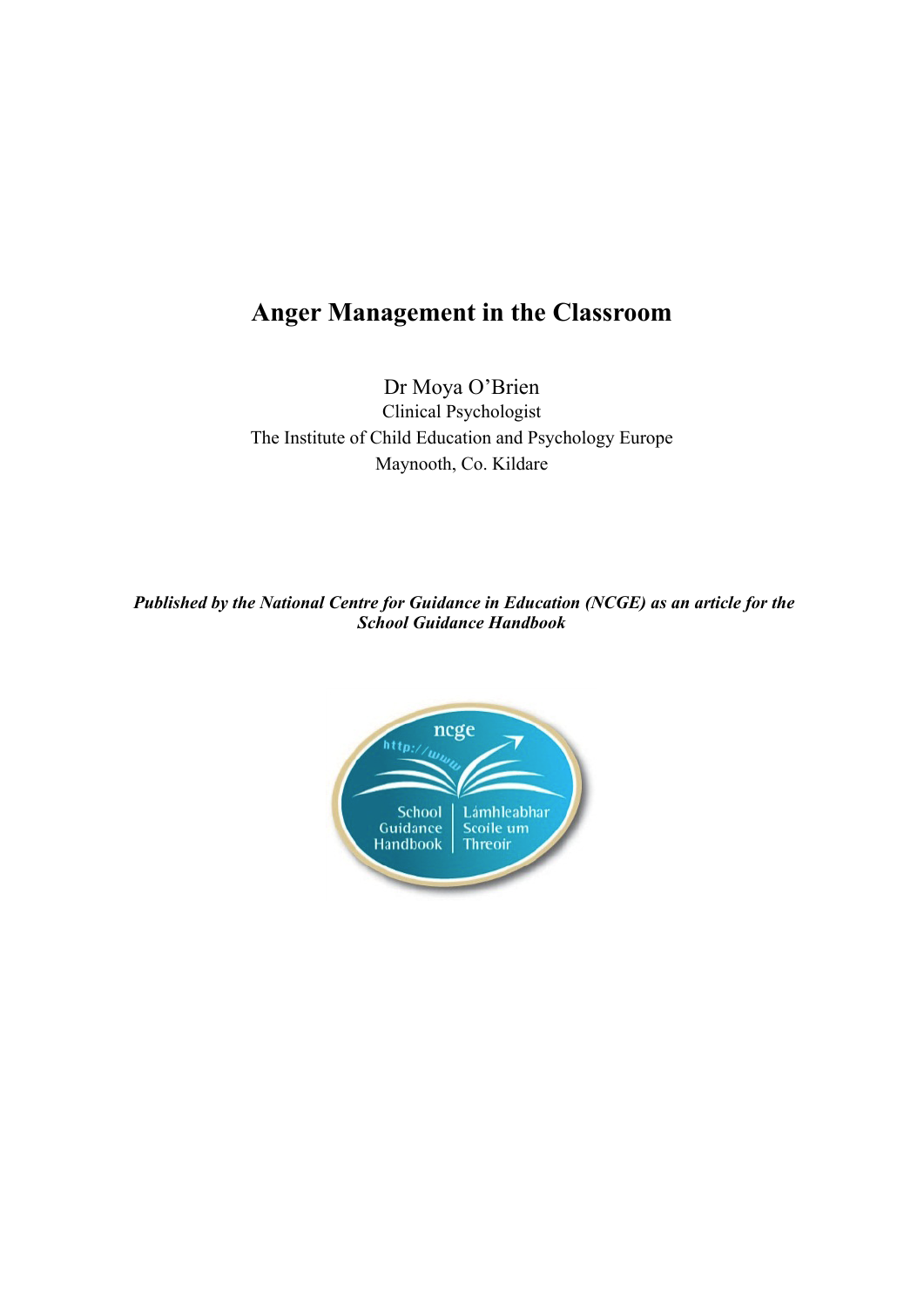# **Table of contents**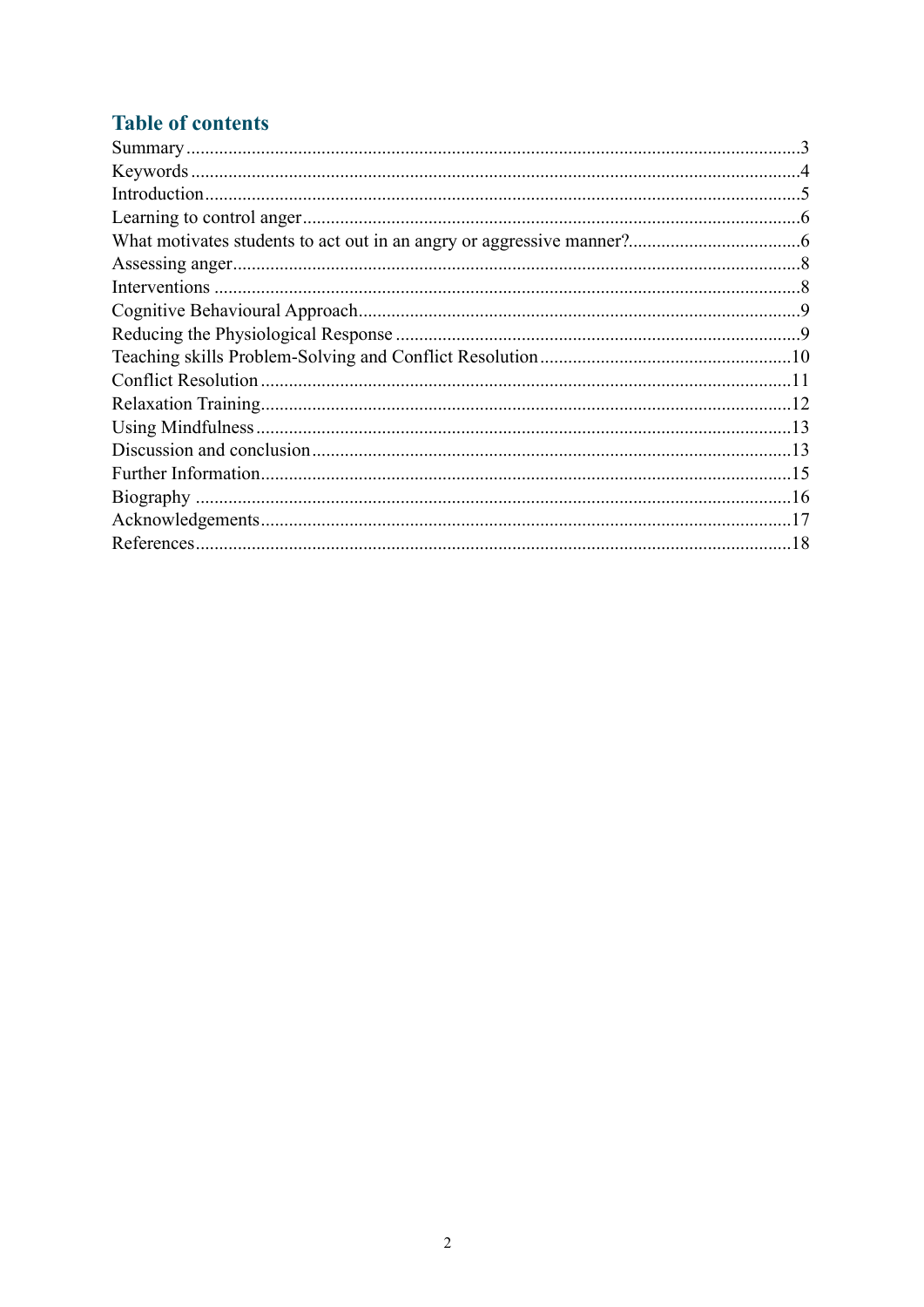#### <span id="page-2-0"></span>**Summary**

This article seeks to explore the reasons and motivations behind inappropriate expressions of anger, and how these can be successfully addressed. The article begins by looking at anger as a developmental and skills deficit perspective and recognises that not all anger is the same, but there are different forms and motivations behind anger. Each type of anger needs to be addressed differently, and the article explores a number of approaches that include cognitive behavioural techniques, conflict resolution strategies, and mindfulness and relaxation training. It may be concluded that each of these approaches is effective, but that their efficacy depends on context, type, and function of the anger, and it is vital to include the student in this process if any strategy is to be successful.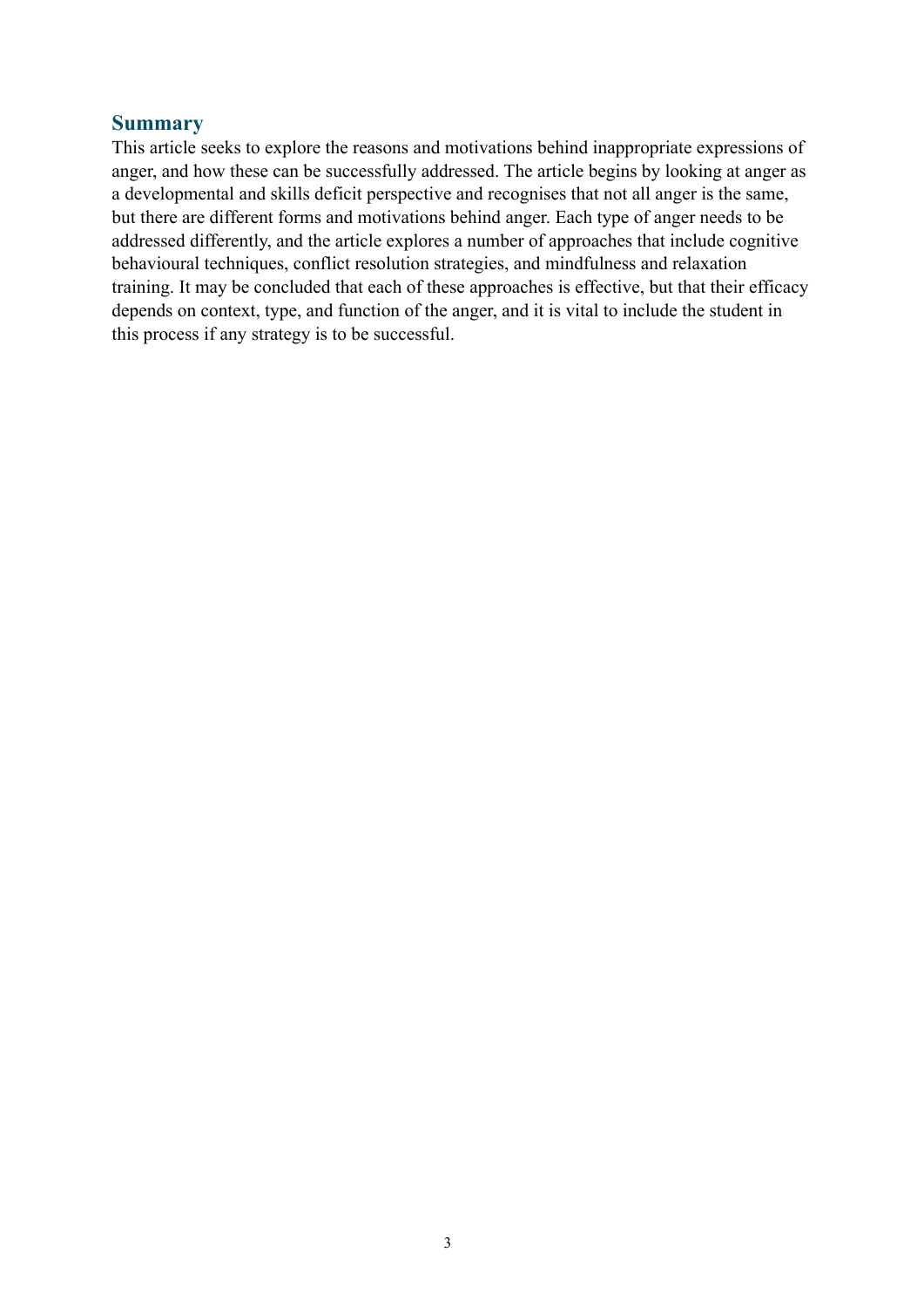# <span id="page-3-0"></span>**Keywords**

Anger Management; Mindfulness; Anger; Relaxation; Cognitive Behaviourism.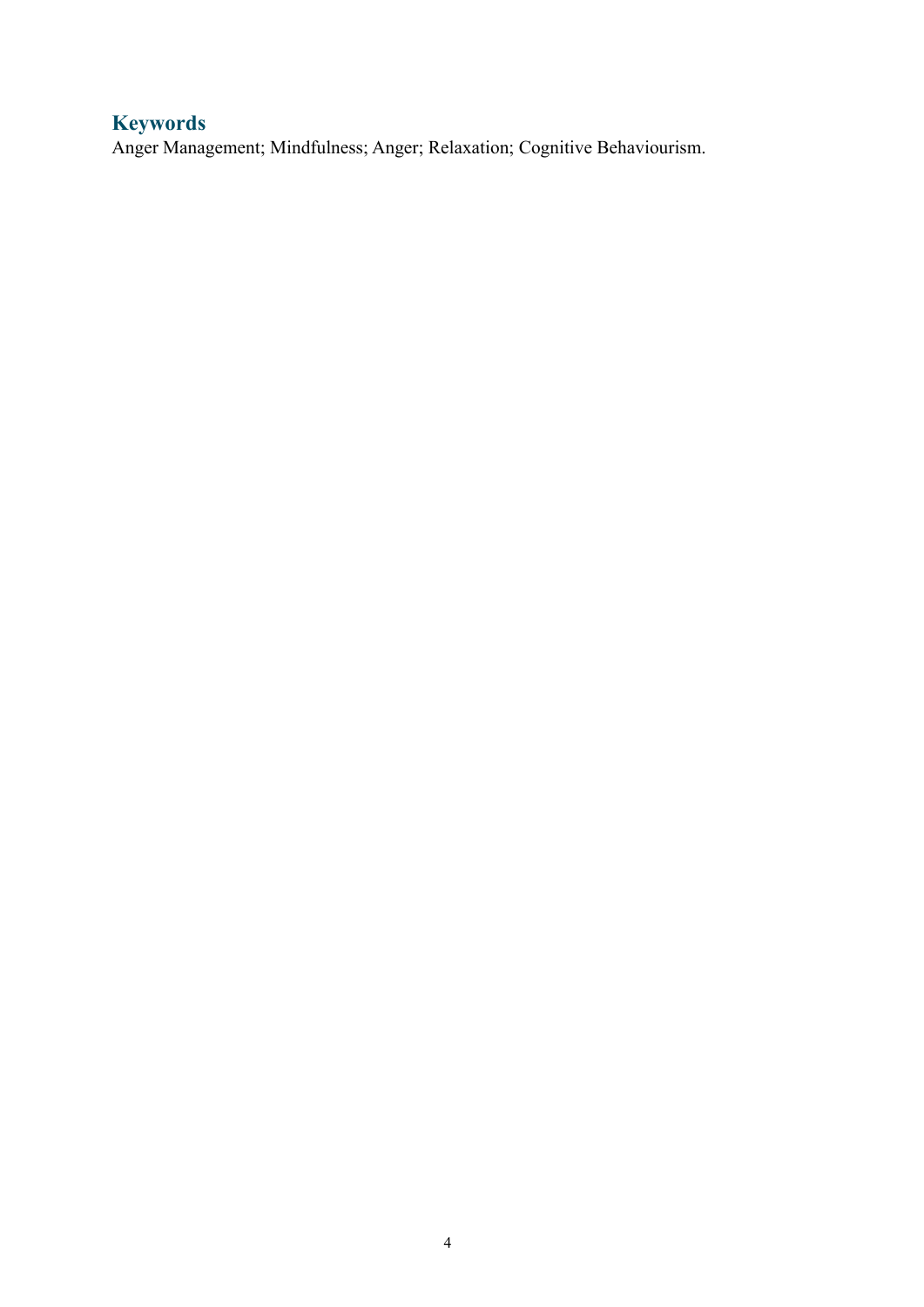### <span id="page-4-0"></span>**Introduction**

One of the greatest challenges facing educators today is how to cope with students who appear not to be able to control their anger impulses. Although small in number, this group of students can be very disruptive to everyone in school, both staff and students alike. One of the roles of the Guidance Counsellor is to help students understand and explore their feelings. When a student has anger management difficulties a referral is usually made to the Guidance Counsellor. It is then up to the Guidance Counsellor to develop a trusting relationship and create a psychologically safe place to explore and manage these feelings.

This article looks not only at the causes and motivations behind inappropriate expressions of anger in the classroom, but also offers practical solutions to tackling this unwanted behaviour, using the latest research. These techniques are aimed at controlling the students' behaviour in the classroom, but also engage the students themselves, empowering them to control their own anger.

This article begins by looking at anger from a developmental perspective, and how control of anger usually improves as the young person matures, but there are exceptions due to deficits in coping or social skills. It then outlines some of the underlying motivations for the inappropriate expression of anger, and shows that there are different forms of anger, including reactive and instrumental anger. Both have different causes and serve different functions, and as such need to be addressed in a different fashion. The article will examine some techniques for assessing aggressive behaviour, before moving on to discuss successful interventions, including a cognitive behavioural approach, conflict resolution, and relaxation training, to deal with the physical response often associated with angry behaviour.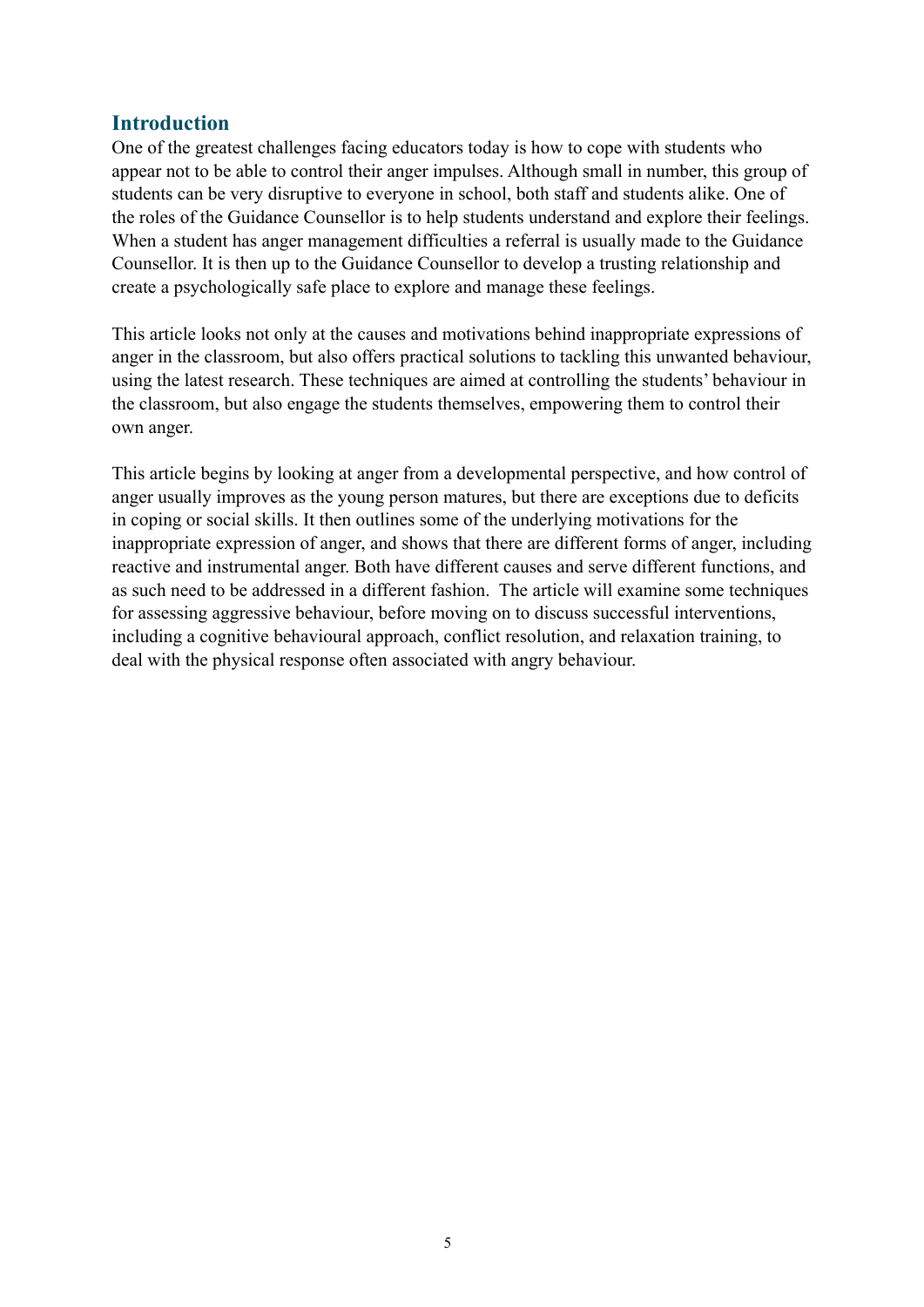### <span id="page-5-0"></span>**Learning to control anger**

Learning to control anger is a developmental skill. The frontal cortex, that part of the brain which controls the ability to inhibit impulses, can take twenty three years to develop fully. From a developmental perspective younger children display little ability to control their anger and aggression. The typical two year old will express their anger freely and openly – "*I want it and I want it now, and if I can't have it I will fight for it*". Gradually, by the time they reach school age most children can control their impulses. By the end of primary school children can delay their angry impulses, for example, waiting until after school to pick a fight outside the school gate.

As we move into adolescence we need to remember the pressures and the behavioural imperatives of this transitional stage. At post-primary level adolescents tend to channel their anger into games or competition, where they either diffuse this energy playing sport, or by watching others compete. Peer pressure, the need to conform, and the search for identity, may result in risk-taking and challenging behaviours, and any fighting in this age group is usually gang related. However, there are exceptions where you will see a twelve year old behaving like the two year old – acting out and having a temper tantrum. This is someone who is unable to control this impulse, what is referred to as a reactive anger. Another type of anger is instrumental anger. This anger is much more deliberate, goal centred, and the person appears to be in control.

Young people who display instrumental anger are goal orientated, and their anger helps them obtain that goal (Dodge, 1991). Reactive anger is more immediate – it is a reaction to an anger provoking threat where the young person feels afraid or threatened. These young people have difficulty in problem solving, are easily physically aroused into conflict, and generally more hyperactive and impulsive (Asarnow & Cullen, 1985). The management of anger can be a problem both when the young person acts out, but also when they become so angry that they withdraw. Depression is often anger which has been internalised. These young people experience feelings of inferiority, self-consciousness, shyness, hypersensitivity, reclusiveness, timidity, and can present with passive aggressive behaviour. They can also lack social skills which lead to alienation anxiety and withdrawal (Findler & Engel, 2011).

Anger can be experienced as a positive emotion, and it can make us become more assertive and stand up for ourselves. It can also help us express tension, and it can energise us and help us feel in control (Novaco, 1975). It can have negative effects when it leads to aggression, when it is too intense, when it disrupts relationships, or when it dictates the way we feel all the time. The difficulty with an anger intervention is that the goal is not to get rid of anger but to make sure that the response is appropriate.

#### <span id="page-5-1"></span>**What motivates students to act out in an angry or aggressive manner?**

It is often the way in which anger is expressed, rather than the anger itself that becomes a problem for many students. There are many different influences on young people that can shape how anger is expressed – for example, it can be learned in the family home; it can be observed in the local environment, school or community; and media, including social media,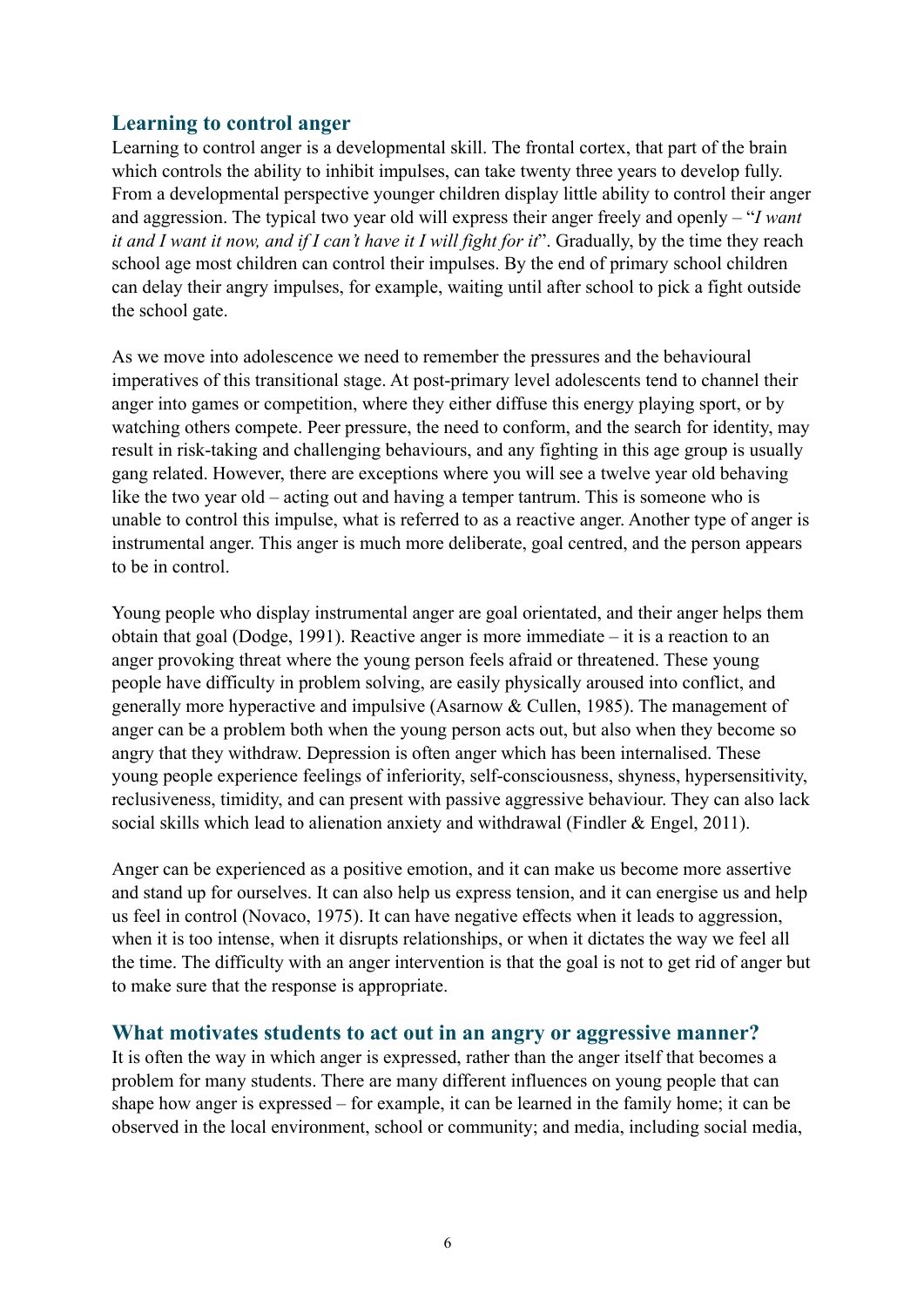can also model or reinforce anger. Weak family and social ties can also lead to inappropriate expressions of anger, as can observation of aggressive acts where others are rewarded for anger. Deficits in moral reasoning, problem solving, or in proactive skills can lead to angry or aggressive behaviour.

Recent research on connectedness in schools indicates that this can be a protective factor, reducing anger and increasing behaviour control in school aged children (Rice, Kang, Weaver & Howell, 2008). Connectedness refers to a student's perception regarding the nature of the key relationships in their daily lives (e.g., - parent, peer, teacher/school, and community). Building relationships and connections in schools can help to reduce anger and aggression in school aged children. Helping students and families to build up these social networks helps students by increasing support in times of difficulty.

Table 1:Motivations for the expression of anger as aggression.

| <b>Reactive Anger</b>                                                                                  | <b>Instrumental Anger</b>        |
|--------------------------------------------------------------------------------------------------------|----------------------------------|
| <b>Fear</b> – they will lose something or be denied <b>Intimidation</b> – bully another into giving in |                                  |
| something                                                                                              |                                  |
| <b>Frustration</b> – not able to communicate wants <b>Manipulation</b> – using anger as a way to       |                                  |
| or needs                                                                                               | emotionally control other people |

A student's body language may be useful in identifying why he/she is acting in an angry or aggressive manner. He/she may look fearful, frustrated or threatening. The students who have never developed the skills to control their impulses, and are emotionally stuck in the terrible twos, usually act aggressively out of fear or frustration (reactive anger). With these students, teaching a programme (Faupel et al, 1998) to help them learn to control his/her temper, and redirecting them to a safe area in the build-up to the temper is a successful option. These young people can have a predictable pattern when expressing anger, and teachers can learn to recognise the early warning signs. Simply pointing these signs out to the student in a friendly way can help. This all depends on the relationship the teacher has with the student. Some schools have a prearranged strategy of letting students experiencing reactive anger out of class to go to the guidance counsellor.

Viewing aggressive behaviour in a developmental context gives it different meaning and warrants a different type of response from the teacher. Teachers may respond with a teaching solution to a learning error, but a moralistic response to a behavioural error. In fact, behavioural mistakes can be thought of as an inevitable part of learning how to behave. What we need to do is place the emphasis on teaching students new skills, and guiding their behaviour in a positive direction.

Students who use anger as a tool for intimidation present as very much in control, calm, yet frightening. They make their threats or demands in a controlled manner. With these students the best thing to do is not to fight but not to give in. State the consequences of the behaviour if they follow out their threat and quote the school policy in this area. Sometimes instead of getting locked into a power battle giving a face saving way out can help diffuse the situation.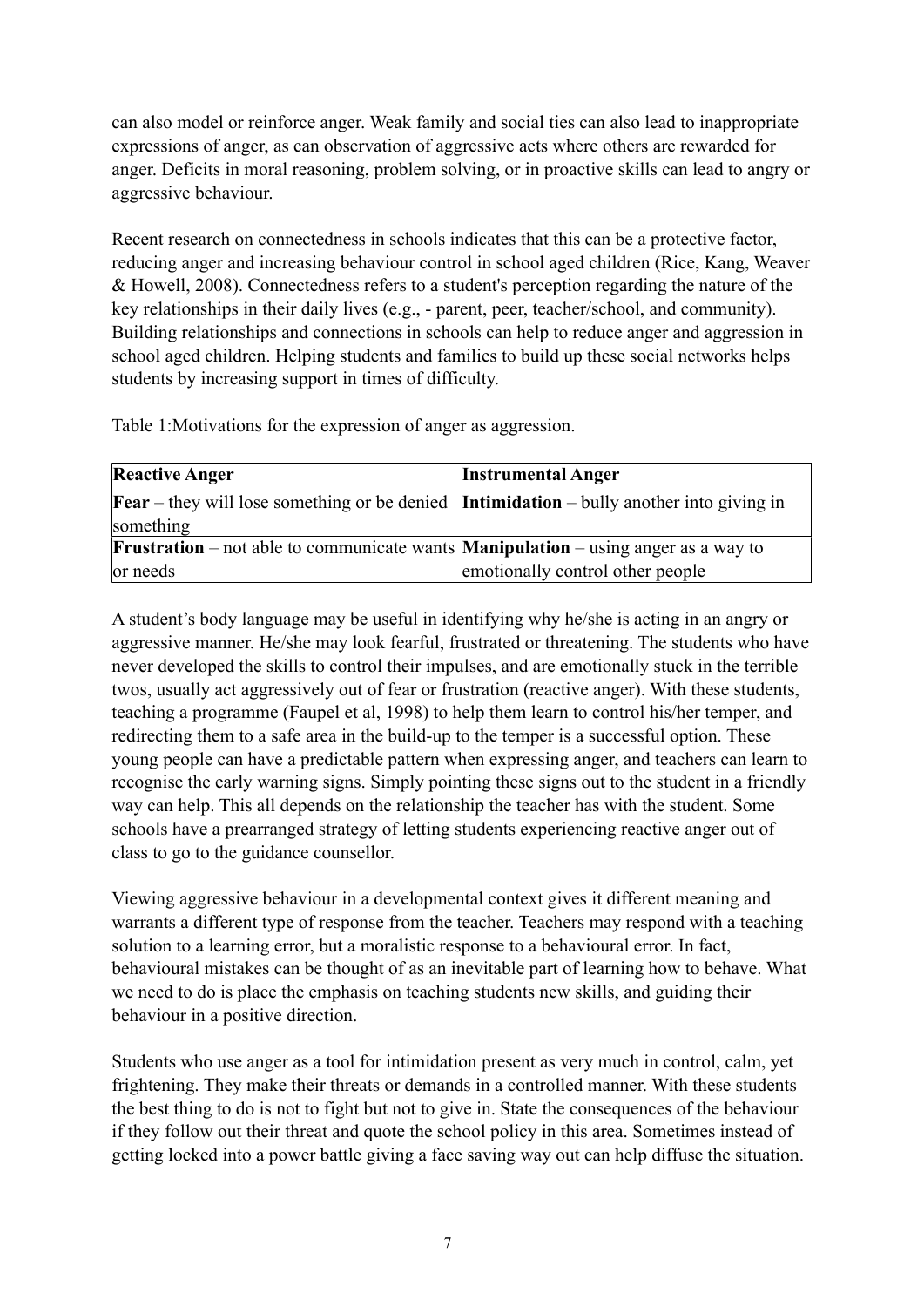Students who try to use anger to manipulate present as calm, yet they have an inconsistent pattern of demands. The topic of conversation changes and the student may describe other incidents where he/she felt hard done by and begin an entirely different conversation than the one you were having. There is a clear underlying thread in this exchange: you give me what I want and I won't lose control. In this situation the broken record technique works well – simply stick to the original topic and state consequences of behaviour. It can also help to arrange a meeting at a later date to get all the concerned parties together so that all the facts are clear. When there is good communication it is difficult to manipulate a person or situation.

Both reactive and instrumental anger differ in timing, intensity, and frequency of occurrence. One thing they have in common is the need for assessment and intervention. We also know that many of these young people can have an underlying skills deficit – they can focus on negative aspects, or threats in the environment, problems in cognitive processing, behaviour, self-control, and ability to cope in social situations (Lochman, Lampron & Rabiner, 1989).

#### <span id="page-7-0"></span>**Assessing anger**

Schools in addressing incidents of challenging behaviour should assess and record these in an objective and systematic way. This may be done using some assessment instruments or selfmonitoring or simply recording behaviour as it occurs.

There are a number of different scales for self- assessment, or self- monitoring of anger (Findler & Engel, 2011). In schools young people come to the attention of staff because of their inappropriate behaviour. Typically they have been acting out – involved in some row, aggressive incident, or other unacceptable behaviour. The initial contact with these young people should be about building a relationship of trust.

Once the young person is agreeable to working on the anger issues, a very easy selfmonitoring tool is the Hassle Log (Feindler  $&$  Engel, 2011). This is a very commonly used tool. The young person records situations and rates his/her anger on a scale. The Hassle log is used to help individuals identify sequences of 'trigger' or 'setting' events, their responses, and to develop awareness by getting them to engage in self -evaluation. It has been used to teach self-observation skills and self -examination skills. The Hassle log has also been used to help individual students develop scripts for role play, as a means of developing alternative behaviour strategies in response to trigger events.

It is important when taking the student's case history, or using the Hassle log as a baseline measure that one identifies if this young person's anger is reactive anger or instrumental. The nature of any intervention is then based on this assessment. If it is a reactive anger then the focus is on teaching specific skills, as the anger is viewed as a skills deficit. If the person is displaying instrumental anger the goal of the intervention is to change the reinforcement – so they do not get what they want when they act aggressively.

#### <span id="page-7-1"></span>**Interventions**

Most interventions are based on cognitive behavioural techniques. The idea is the stimulus triggers a physiological response and a distorted cognitive response, or anger provoking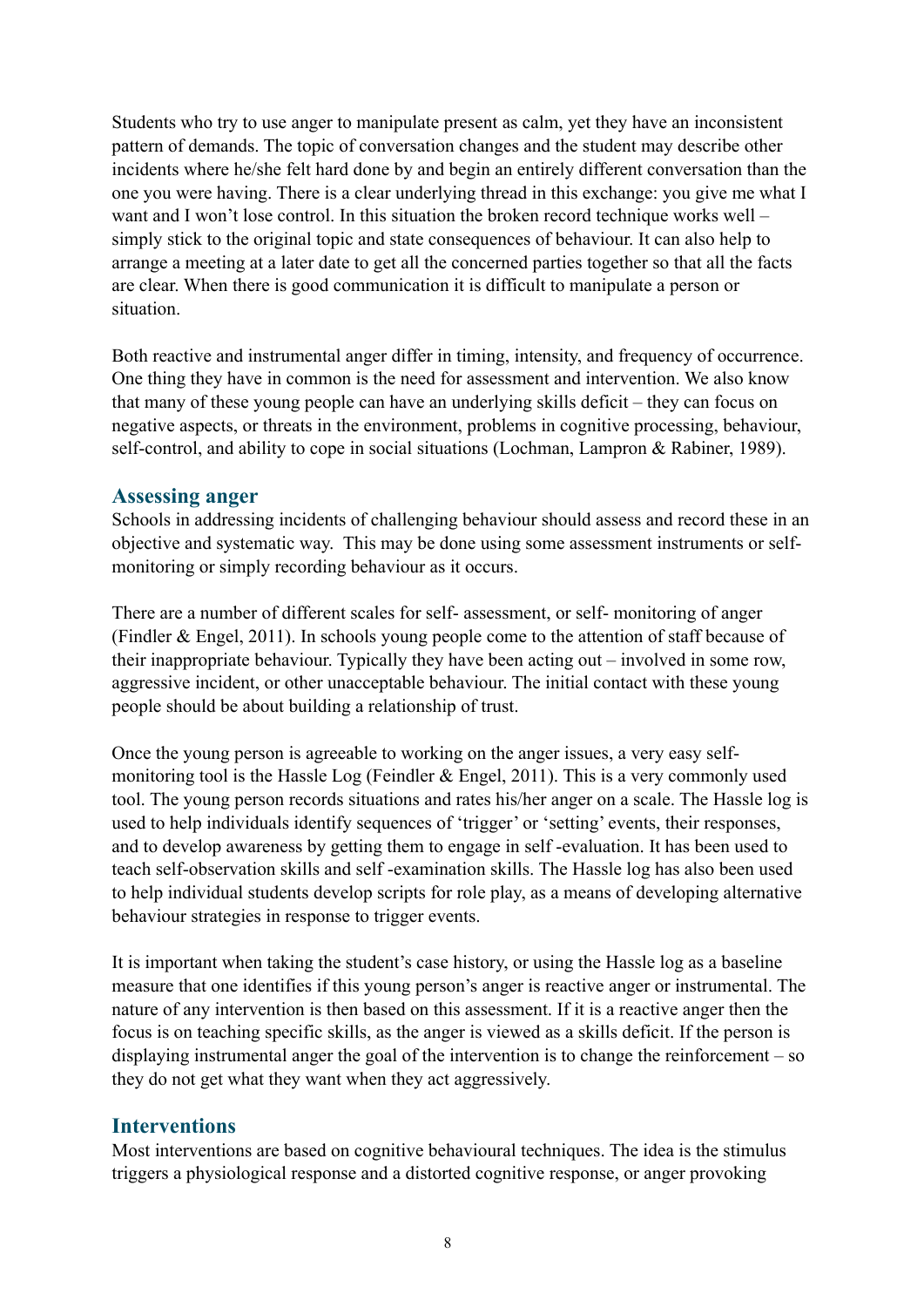thoughts. This results in the person feeling angry. The typically cognitive approach focuses on three things –

i) physical or physiological response;

- ii) the thinking or cognitive response; and
- iii) the behaviour (Feindler & Engel, 2011).

A meta-analysis of all the research studies (Sukhodolsky, Kassinove, & Gorman, 2004) supports a cognitive behavioural model for older adolescents (15 years to 17 year olds), probably due to developmental issues such as their capacity for abstract thinking.

## <span id="page-8-0"></span>**Cognitive Behavioural Approach**

In the view of the author the most effective approach to anger management is a cognitive behavioural approach. The cognitive behaviour theorists believe that faulty thoughts and beliefs underlie anger problems. This is a two pronged approach –

i) decreasing the physiological arousal using relaxation procedure; and,

ii) cognitive thought restructuring or simply changing how you think.

Raymond Novaco (1975) developed a programme for helping adults to deal with anger and this has been modified for use with teenagers and children (Faupel et al., 1998). An expanded exploration of this approach is outlined in the sections below.

## <span id="page-8-1"></span>**Reducing the Physiological Response**

Relaxation training is an essential part of an anger management programme which can be employed by the guidance counsellor in collaboration with school management and staff. Anger is an emotional reaction to a set of circumstances or triggers. The trigger or stressful event is known as provocation. A firework has been used as a model to explain the way anger works (Faupel et al., 1998). The trigger is the match that lights the firework and sets off the anger response. The body of the firework is our reaction internally and externally to the event outside us, and the fuse is the mind or our thoughts about the event (Novaco, 1975).

There are external factors and internal factors which contribute to the explosion. The external factors we may or may not have control over e.g. stress in the classroom – too hot, too many people, someone pushing into you. The internal factors we have control over, and these include our thoughts and physical reactions to a situation. Our internal response stems from our beliefs and expectations about certain situations, which can trigger an internal dialogue and shape how we view a situation.

In working with a student who has difficulties with anger management the school and guidance counsellor can make a start with teaching the student relaxation. The guidance counsellor can then work with the student to help him/her understand that there are external events that he/she may have no control over, but that he/she *can* control how he/she thinks about the events or how he/she physically reacts to a situation.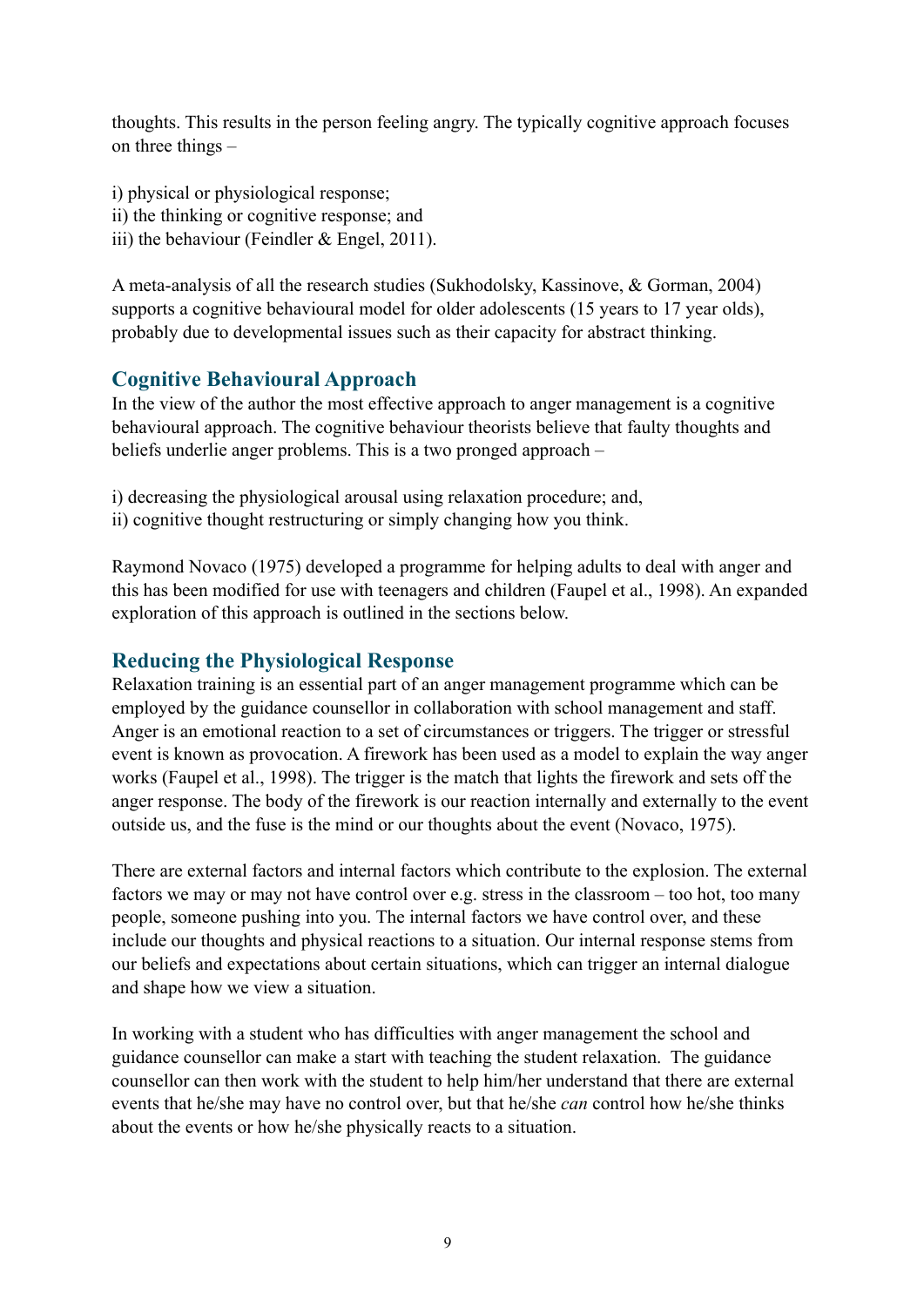The next stage the guidance counsellor and school can take is to help the student track his/her thoughts and anger, to become aware of his/her triggers. The mind and body are interconnected. Changing how we think can change how we feel. Changing how we interpret events by re-scripting our internal dialogue is called cognitive or thought restructuring. In anger management training this means identifying "hot thoughts" and replacing them with "cold thoughts". Hot thoughts make us angrier, and cold thoughts are thoughts which calm us down. The guidance counsellor can work with the student to help him/her to develop a range of cold thoughts, which can be written on cue cards, as can a range of alternate behaviours, or calming strategies. To increase awareness the guidance counsellor may also use role play on a one to one basis, and rehearse common situations which provoke anger.

A worksheet with the visual representation of a firework can also be a useful resource which can be used to increase awareness. The student is asked to fill in the triggers (the match), to observe what physically happens (body of firework), and identify the hot thoughts which help the match ignite the fuse. With older students it can be useful if a behaviour diary of situations is kept. The following headings may be used:

i) triggers – who, where, when; ii) what happened in your body and your head or what were your hot thoughts in the situation; and, iii) what was the outcome.

Alternatively the Hassle log is a useful resource for documenting setting events and triggers.

## <span id="page-9-0"></span>**Teaching skills Problem-Solving and Conflict Resolution**

If anger is looked at as a way to communicate, then the goal of the intervention is to teach a more appropriate way to communicate. Guidance counsellors can work with students in relation to developing problem solving and conflict resolution skills which can be used as alternatives to aggressive behaviour. In any problem situation it is wise to begin with the use of reflective listening rather than assigning blame. Ask open-ended questions such as who, where, why, when? Closed questions should be avoided as they close down communication, for example*, "do you think I can wait here all day?", "Do you think I am stupid?"* Nelsen et al., (2001) recommend that we "stop telling and start asking".

Asking open questions and employing reflective listening skills show the student that you are listening and may help them clarify what he/she wants and how it can be achieved. Knowing when to keep quiet and listen is an important skill – do not rush to give a solution but allow the students to arrive at their own solutions. Often students tell us things at times when we are preoccupied or at times when we cannot give them the hearing they need. Feel free to arrange an alternative, more appropriate time when you can listen to them later. Simply say that what they are telling you is too important to rush, and can you schedule a time to meet them and discuss it fully. Be sure to follow up on this. If they have come to you with a problem go back later and check that it has been sorted out or simply ask them how it is going.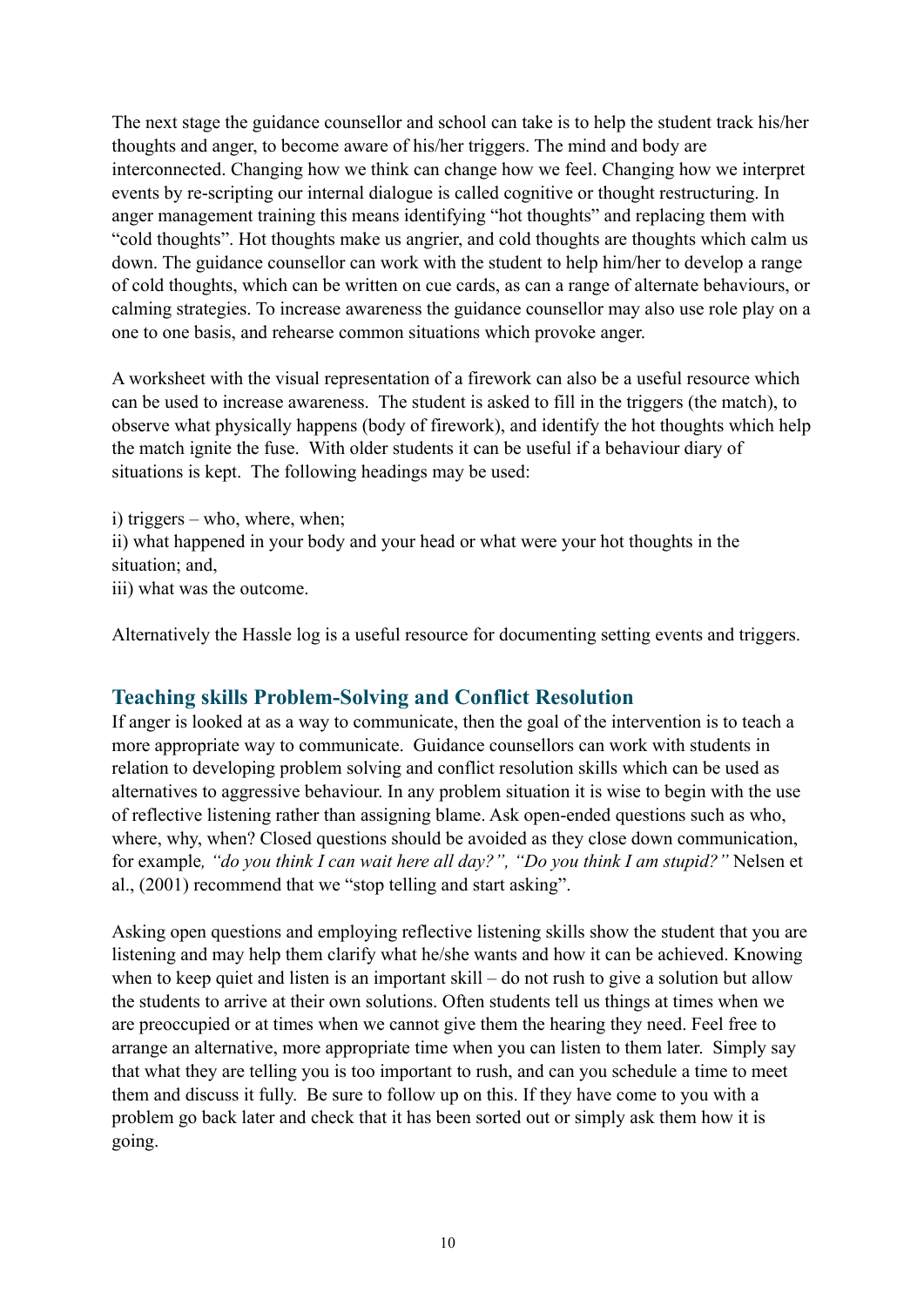In order to problem-solve, students need certain skills. First, they have to be able to recognise that a problem exists. They may have poor reasoning skills, weak logical or sequential thinking skills, or they may have poor memory. A deficit in any of these areas will make it difficult to implement problem-solving strategies. These deficits must be remedied or a way to bypass them identified before proceeding. Young people who have these basic skills can solve problems but we must have faith in them and their ability to work through and find solutions (Nelson et al., 2001). It is hard sometimes to trust that students can make choices and decisions. This demands that we adopt the Adlerian position of driving behaviour from the back seat. In order to implement some of these ideas we have to trust and let go of some of our control in the process. All parties must agree on the solution before it can become a plan and this is where we are able to give choices within limits set by the teacher or guidance counsellor.

The problem-solving technique outlined below is best carried out on a one to one basis, but can also be done with a small group. It can be used between guidance counsellors, teachers and students, but students can also be taught to use the technique themselves.

- i) Identify the problem
- ii) Brainstorm solutions
- iii) Evaluate solutions
- iv) Agree the plan and set a time to re-evaluate it

It is important to keep it positive, with no blaming or criticising, instead encouraging students to participate by taking on board their comments and suggestions. Reinforce the process by praising and rewarding their efforts to resolve the issue.

### <span id="page-10-0"></span>**Conflict Resolution**

Emotions play a large role in keeping any conflict going. Many people come to a situation ready to fight it out. The main emotions involved here are fear and anger. Sharing emotions can be as important as sharing perception (Bodine and Crawford, 1998). In order to successfully resolve a conflict, students need to feel heard, understood, and empowered. Usually in conflict situations communications are poor and participants are high in suspicion. Students also need to feel worthwhile and that they are capable. The focus for them has to be letting go of mistakes and looking to the future (Albert, 2003). Students who learn conflict resolution skills develop social competencies of co-operation, empathy, creative problem solving, social cognitive skills, and relationship skills (Bodine and Crawford, 2003). Conflict resolution encompasses negotiation, mediation, peer mediation, and collaborative problem solving.

According to Bodine and Crawford (2003) there are four underlying tenets of conflict resolution:

i) Conflict is natural;

ii) Differences can be acknowledged and appreciated;

iii)Conflict when viewed in a positive way can be seen as a solution-building opportunity; and,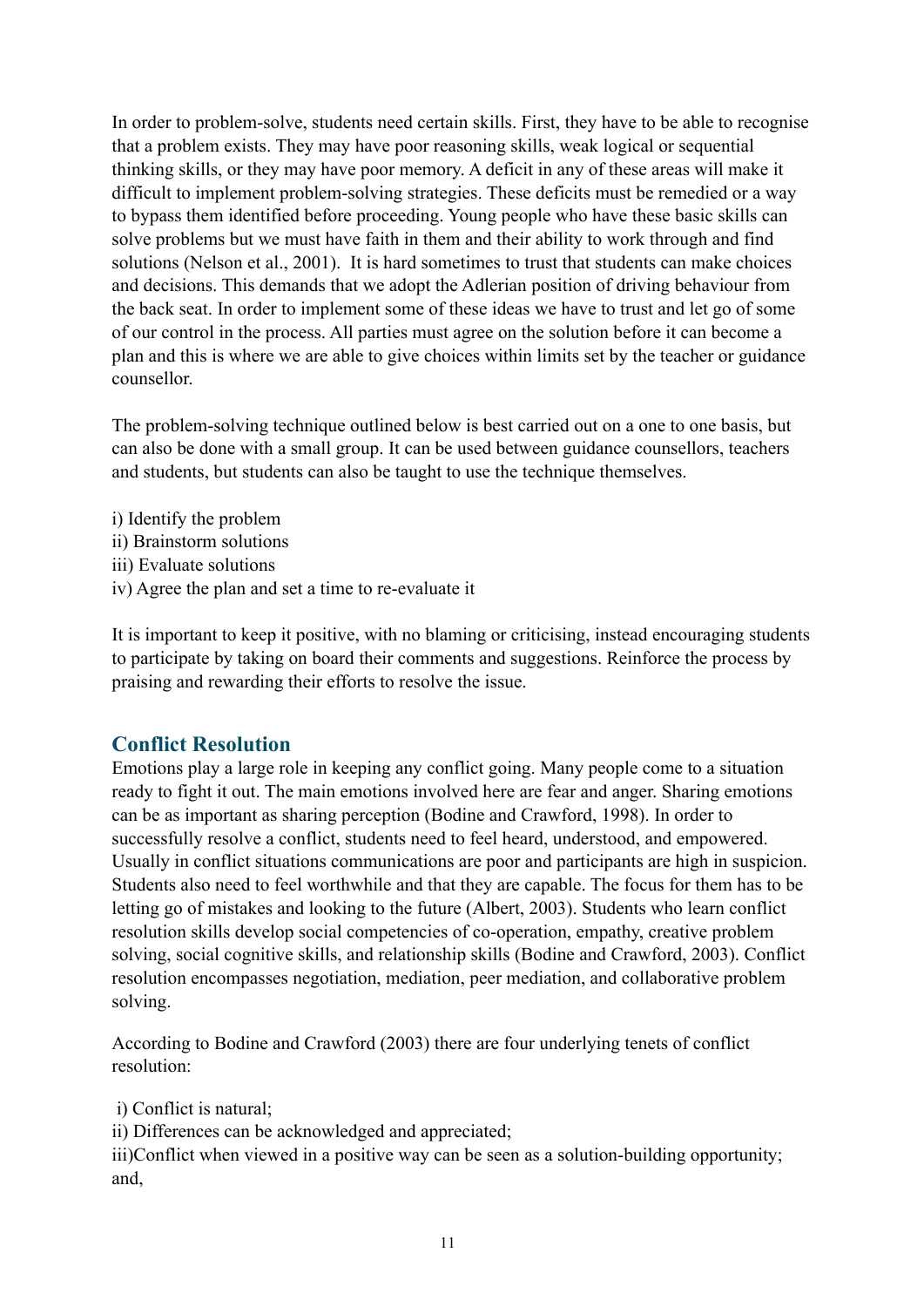iv)When conflicting parties come together and build on each other's strengths to find solutions, there is a positive knock on effect where a nurturing climate is created and individual self- worth is valued.

Guidance counsellors can use a skills training approach outside of conflict situations. Anger management and communication skills can be taught, and group work used to develop empathy. There are very few win/win solutions so be prepared to give. Acknowledging the other person's point of view can sometimes be sufficient to shift the behaviour. It is important to stay positive and stay focused on the behaviour, not the student. In this way the student gets a clear message that this is not personal. Separating the deed from the doer can strengthen the guidance counsellor and/or teacher-student relationship.

## <span id="page-11-0"></span>**Relaxation Training**

We need to keep in mind that the mismatch, between the student's ability, and the demands of the school situation can be stressful, and may produce aggression and disruptive behaviour in some. Relaxation training can also be used as a de-escalating or prevention technique. It can be adopted as part of an anger management programme or a stress management, or anxiety reduction programme with older students.

Often in a classroom situation students can be asked to adopt relaxing postures as a way to calm and centre them before the lesson. Asking the students to close their eyes and sit with their shoulders relaxed, their hands on the desk with palms facing upwards and their legs outstretched for a few minutes can relax the mood in the class. The guidance counsellor can work with teachers and students in relation to the use of relaxation techniques in a classroom setting.

Older students can be involved by asking them to identify ways in which they relax outside school hours. They can be asked – "*What is your own favourite way of relaxing, and why does it work?"* Sports, taking a bath, or going for a walk, are some common examples but it is always a very individual thing. Stress is part of life and having a healthy way to cope with stress is an important life skill.

We all carry tension in our bodies. A certain amount of tension in our muscles helps us to function, walk, talk, eat etc. When we are under pressure, we hold tension in certain areas of our bodies. Having the student identify where they hold tension in their body can clue them in to signs that they need to relax. With pre and early teens, use a drawing and have them mark the areas of the body where they experience stress with a pencil or marker. With older teenagers, surveying the body for signs of tension using a list is a helpful exercise.

Music can be used as a tool to build a calm atmosphere, or as background for a relaxation exercise. With adolescents, using an iPod or mobile phone with their choice of calming music can help them to unwind. Yoga and meditation can also be used successfully with older students. Invite students to try different relaxation techniques and to choose their favourites.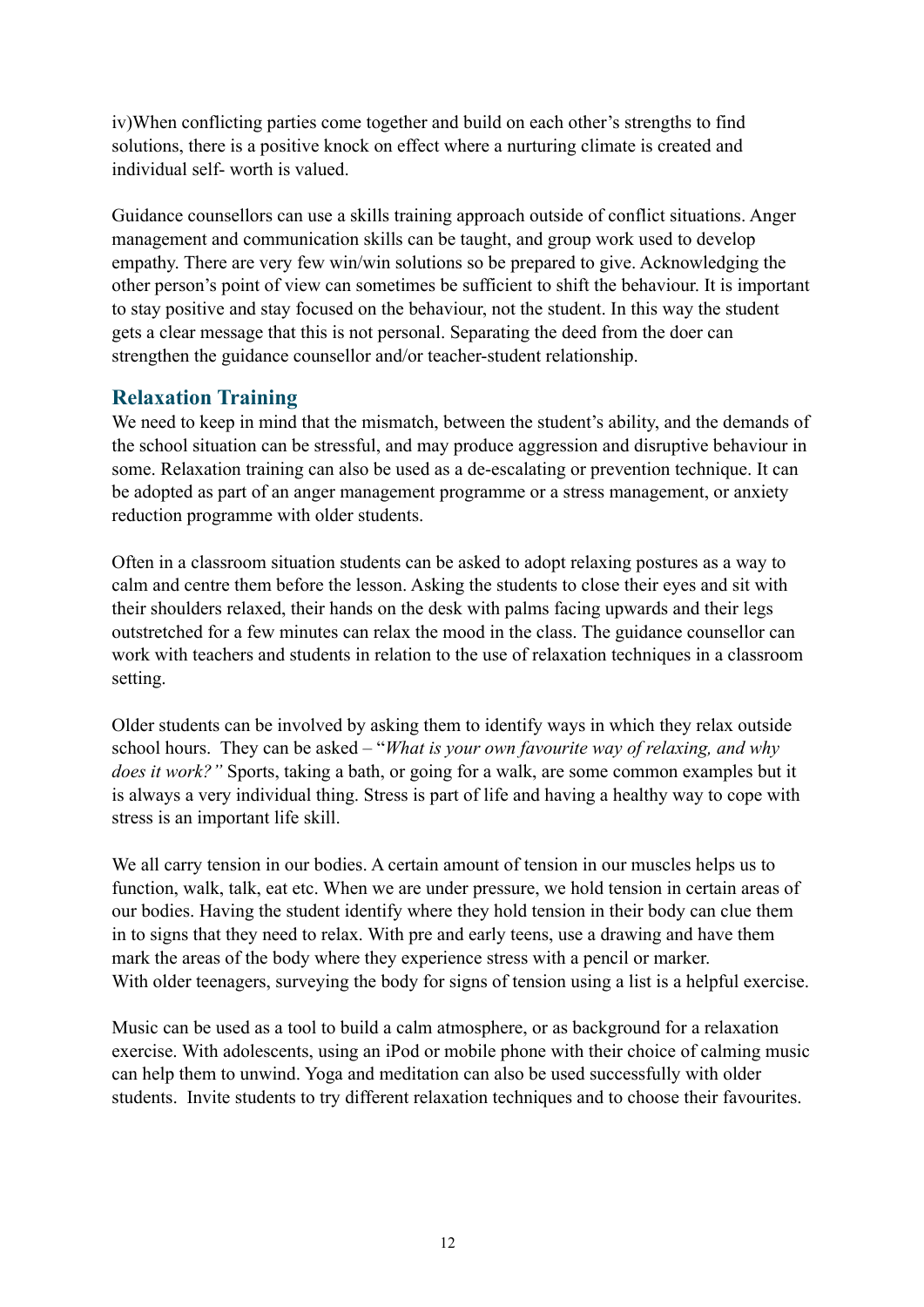# <span id="page-12-0"></span>**Using Mindfulness**

One of the more popular techniques for reducing stress and managing physiological responses to situations is mindfulness. Mindfulness involves paying attention in a particular way - on purpose, in the present moment, and non-judgementally (Kabat-Zinn, 1994).

Mindful awareness techniques help people to improve their wellbeing by training the mind to focus on experience in the present moment (Siegel, 2010). Scientific studies have also validated the powerful effects of mindfulness and established it as a valuable tool for reducing stress, anxiety, and depression and increasing vitality and resilience. It opens us to learning and creativity, improves concentration, and attention, and builds empathy and compassion (Siegel, 2010).

When applied to anger management training it is simply allowing the feeling of anger to come and go. Acknowledge the anger as present but in a non-judgmental way allowing it to be and wash over you but acknowledging that it will pass without taking any action on it.

Students who have difficulty controlling their anger present in different ways. The key to intervention is teaching new skills, putting a strategy in place to deal with the behaviour as it occurs, not reinforcing the inappropriate or aggressive behaviour and reinforcing the student for using appropriate ways to communicate and get what they want. If a student has difficulty in a subject area we focus on what they are struggling with and teach it in a different way. In the same way if a student has a problem controlling their anger we should identify the area of difficulty and teach the student the necessary skills. The interventions discussed - cognitive behaviour therapy, problem solving, conflict resolution and relaxation have wider applications. These are life skills which are relevant for all students and not just those with problems controlling anger. Finding the time to teach these skills can be a challenge but thirty minutes of prevention is better than two hours of fire-fighting. A proactive approach is better than a reactive one.

### <span id="page-12-1"></span>**Discussion and conclusion**

We have seen that control of anger is a developmental issue, and a skill which develops as the young person matures. However, there are those who lack the skills and experience to control angry impulses, for a variety of reasons and who require additional support and training to do so.

There are a number of different ways to address angry behaviour including the cognitive behavioural approach, which tackles the issue from both a physiological and cognitive perspective. The strategy here is to make the student aware that they cannot control everything that's happening around them, but they can control how they feel, and what it is that can trigger their anger, and then take appropriate steps to adjust their response to these triggers. The other component in this approach is conflict resolution, where the student addresses negative thought patterns they may be experiencing during times they feel angry. These negative thoughts can stem from misunderstandings, or a lack of coping skills, or social skills, and these skills can be taught, enabling the student to better solve problems and resolve apparent conflicts in their lives. Another way to address anger is through relaxation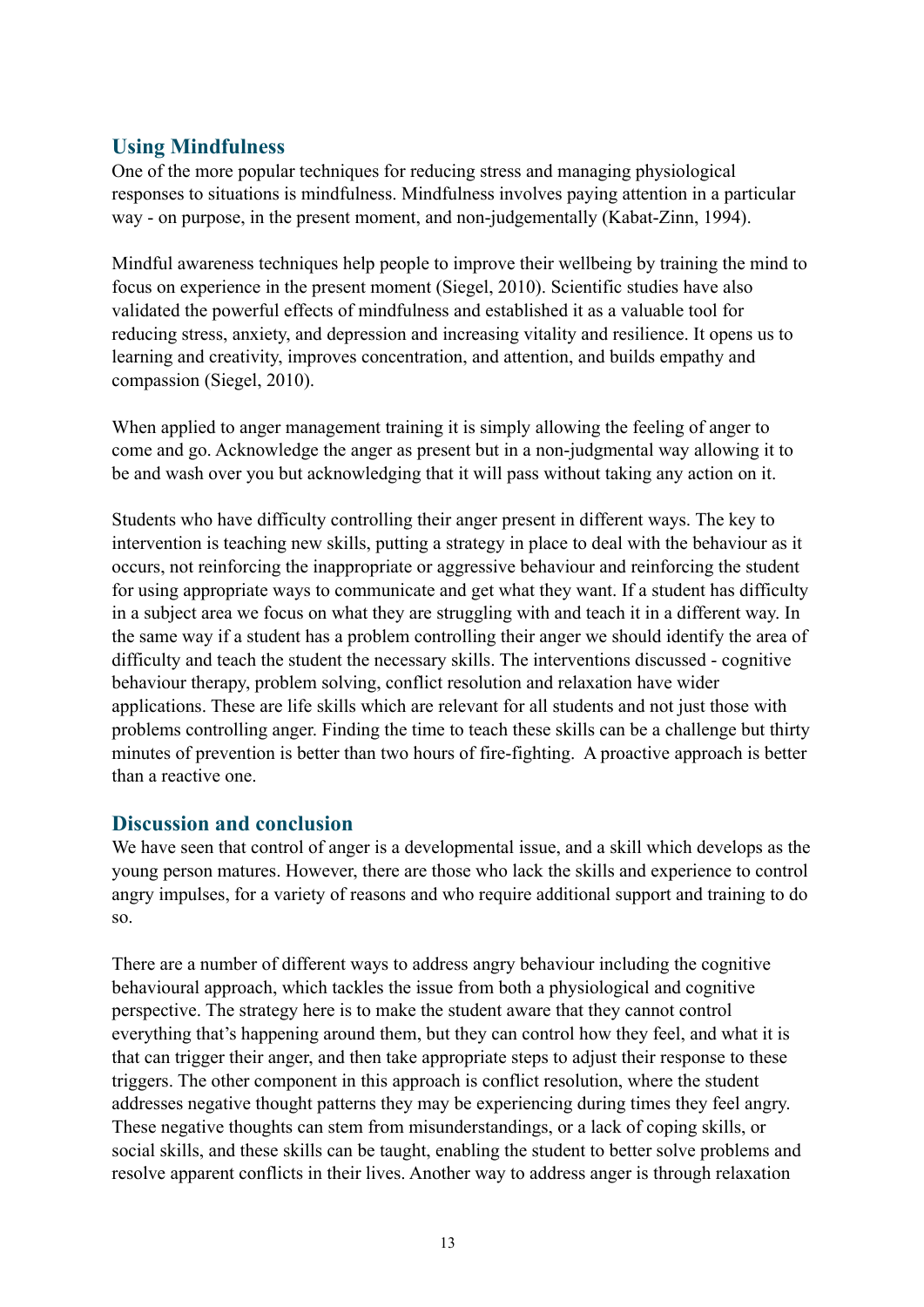and a number of methods were presented, including practical relaxation exercises, aimed at addressing physical tension, and mindfulness, which is designed to make students more aware of what is actually happening in the moment, and accept it rather than try to change it.

Each of these approaches to dealing with anger in the classroom is successful, and their effective application depends very much on the context, type, and function of the anger being expressed, and also on the maturity of the individual concerned. It is imperative though to include the student in this process, giving him/her a sense of ownership of the solution and empowering him/her to change.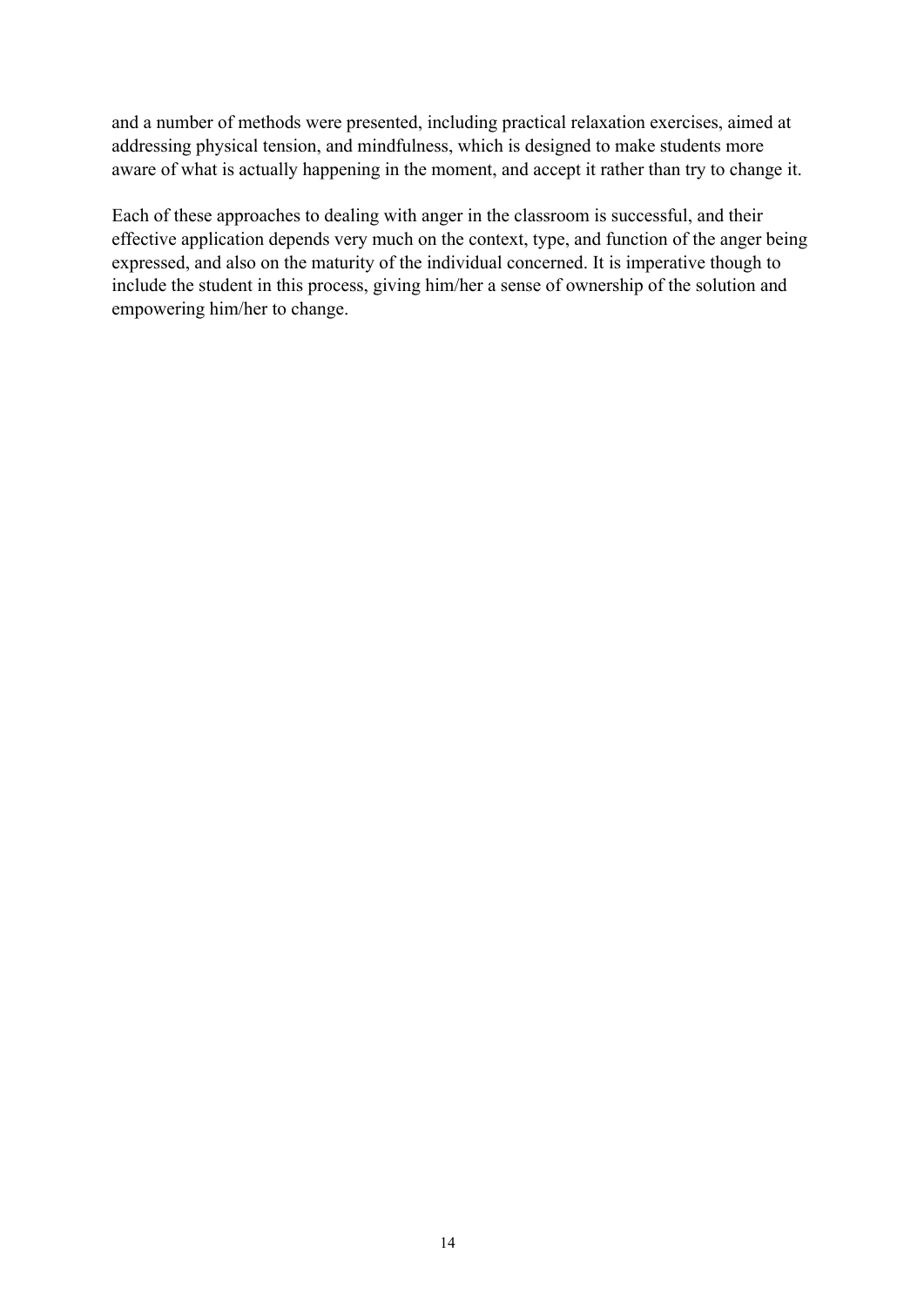## <span id="page-14-0"></span>**Further Information**

For more information on the Hassle Log (Feindler & Engel, 2011) assessment tool see the following website: <http://www.texmed.org/hassle/>

Download an example Hassle Log (Feindler & Engel, 2011) in PDF format from the website: <http://www3.hants.gov.uk/anger-management-hassle-log.pdf>

The National Behaviour Support Service list of resources on emotional literacy and anger management:

[http://www.nbss.ie/sites/default/files/publications/emotional\\_lit\\_resources\\_proofed\\_cu.pdf](http://www.nbss.ie/sites/default/files/publications/emotional_lit_resources_proofed_cu.pdf)

The American Psychological Association has some interesting articles on anger management Strategies for managing anger: <http://www.apa.org/helpcenter/controlling-anger.aspx>

How to recognise and deal with anger:<http://www.apa.org/helpcenter/recognize-anger.aspx>

Worksheets for anger management with adolescents: <http://www.therapistaid.com/therapy-worksheets/anger/adolescents>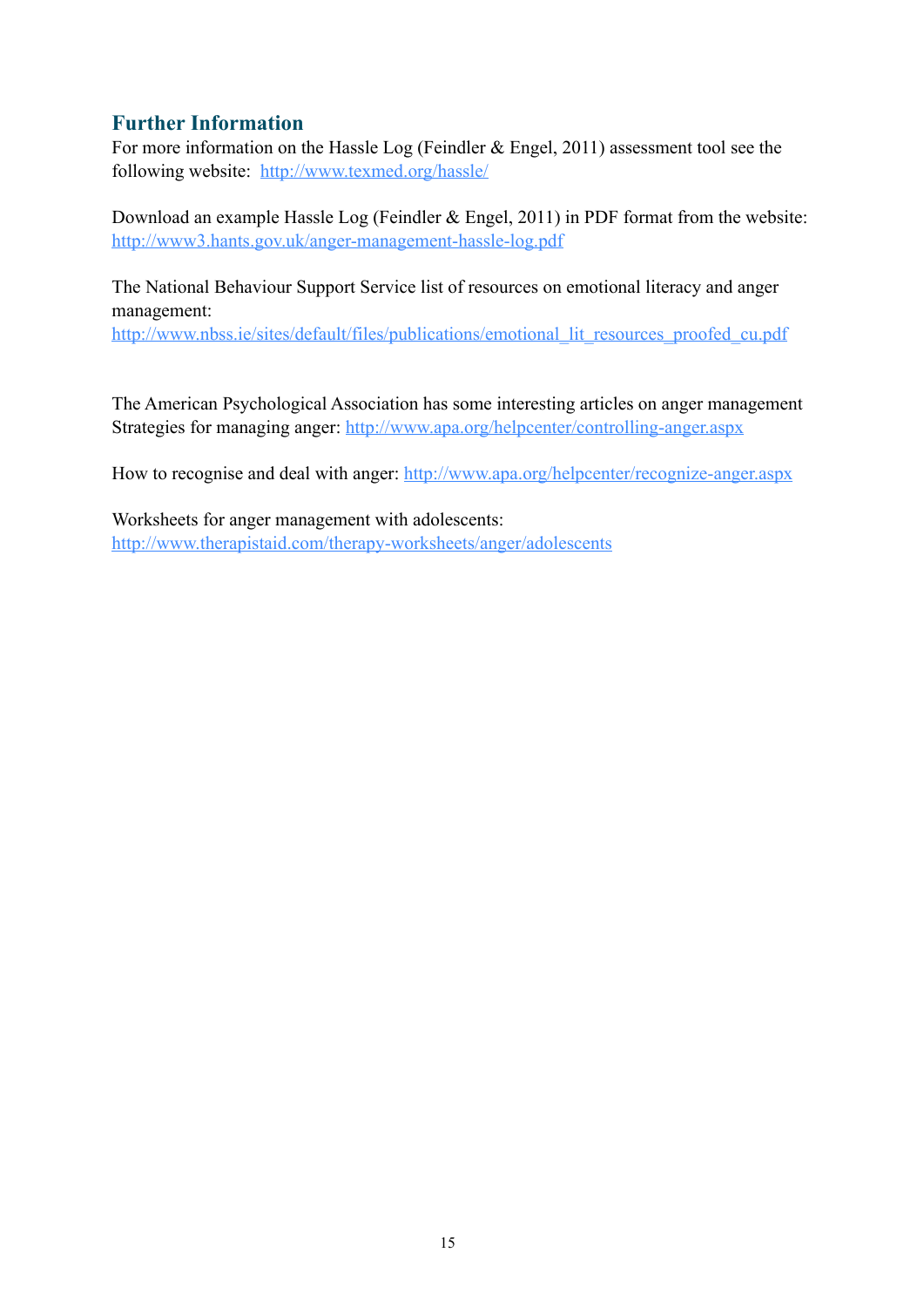### <span id="page-15-0"></span>**Biography**

Dr. Moya O'Brien is a Clinical Psychologist. She trained both in Ireland and the USA. She has worked with children and families in a variety of settings and has extensive experience of working with children with disabilities. She is a Board Certified Behaviour Analyst and has completed her doctorate in Clinical Psychology. She has worked for the Mid-Western Health Board, the ERHA and the Midland Health Board. She is currently director of ICEP Europe an online training institute for Teachers and other professionals.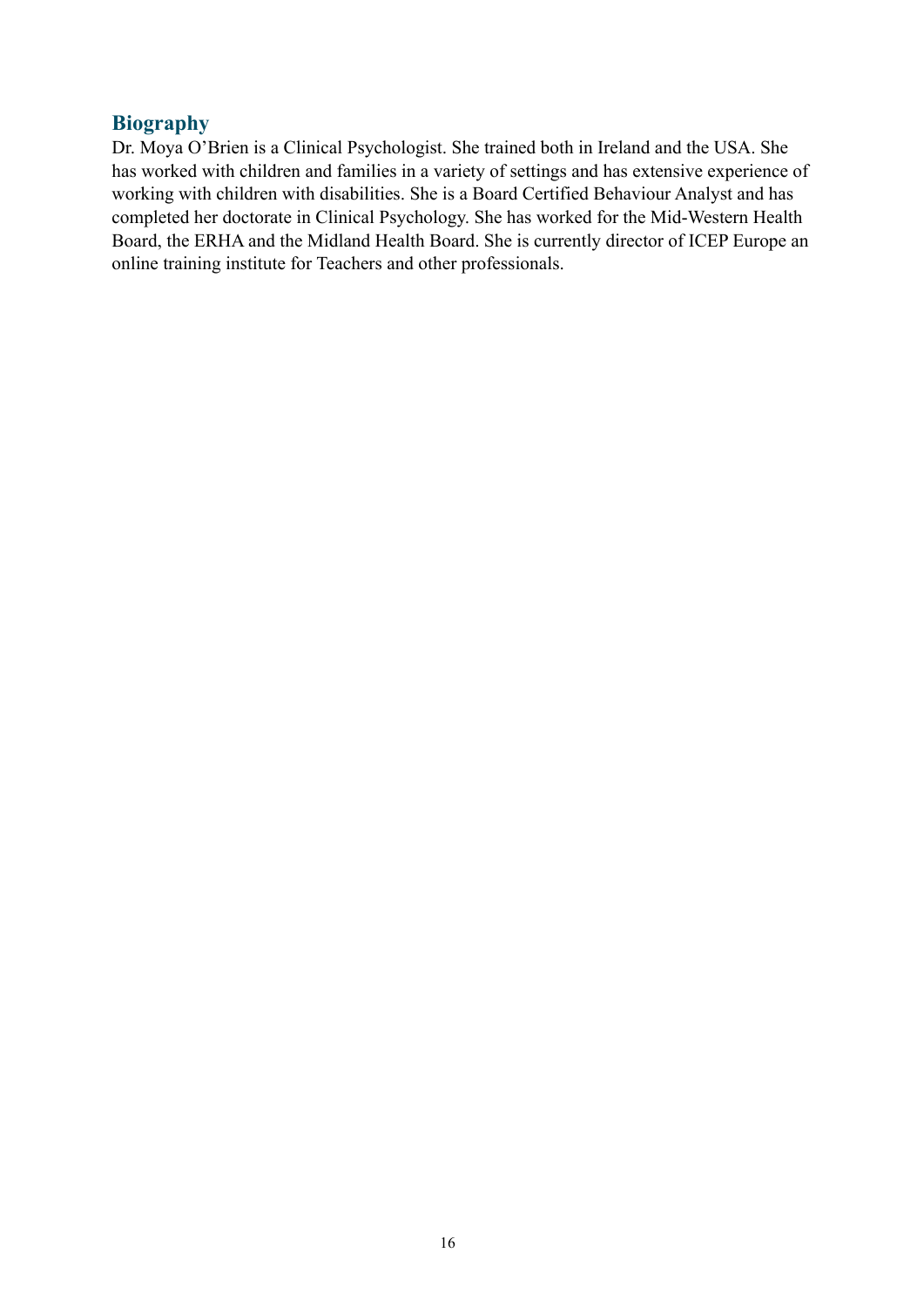# <span id="page-16-0"></span>**Acknowledgements**

I would like to acknowledge the kind assistance of Mr Paul O'Raw, research psychologist at ICEP Europe, in the editing and formatting of this article.